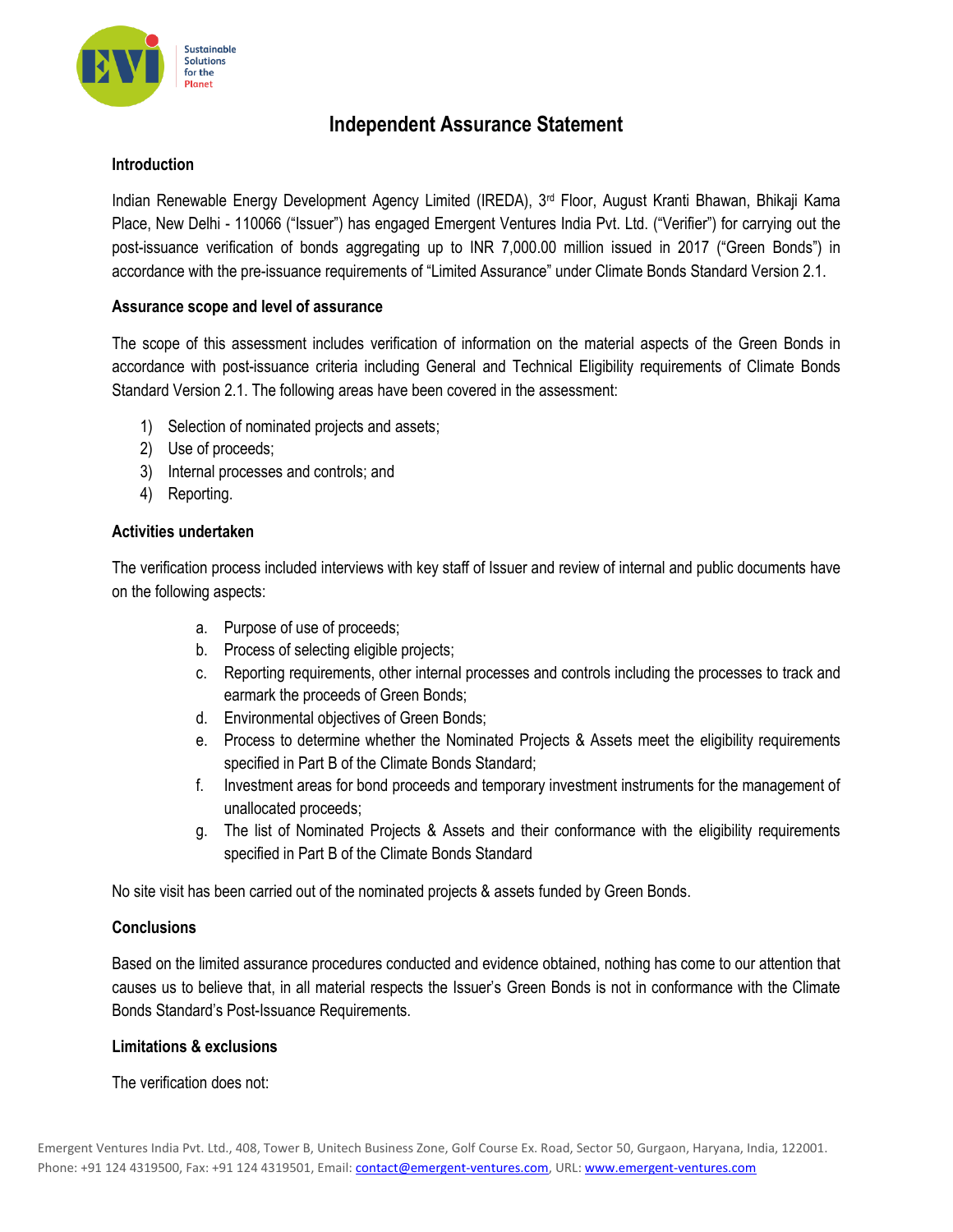

- 1) Suggest or assist in implementing in any recommendations of any sort.
- 2) Assess data and information beyond the defined reporting boundary and period.
- 3) Set any expectations of the proposed Green Bonds issuance.
- 4) Verify the financial standing, economic performance and credit rating of the prospective issuer.
- 5) Verify statements by Issuer that describe opinions, beliefs, aspirations, expectations, aims or intentions.
- 6) Make any assessment of the environmental, social, or governance impact of the proposed projects/investments, except to the extent required for compliance with Climate Bonds Initiative Version 2.1.
- 7) Assess whether the proposed projects or investments comply with local regulations.

#### **Independence**

The verification has been carried out by experts in finance, environment, social and governance due diligence, climate change and sustainability. No member of the verifier team is involved in any way in the issuance or management of Green Bonds. Verifier has applied internal procedures to confirm no conflicts of interest for this verification engagement.

#### **Issuer's responsibility**

The Issuer is responsible to check compliance of Green Bonds with Climate Bonds Standard Version 2.1 as per the scope of Verification Engagement.

#### **Verifier's responsibility**

The report is intended to inform the Issuer about the compliance of Green Bonds to the extent of verifying in accordance with Climate Bonds Standard Version 2.1 and as per the scope of Verification Engagement with documents and information provided by Issuer.

Harryhof

Atul Sanghal Business Head – Sustainability & Climate Change Emergent Ventures India Pvt. Ltd. (Gurgaon, India) 27-June-2018